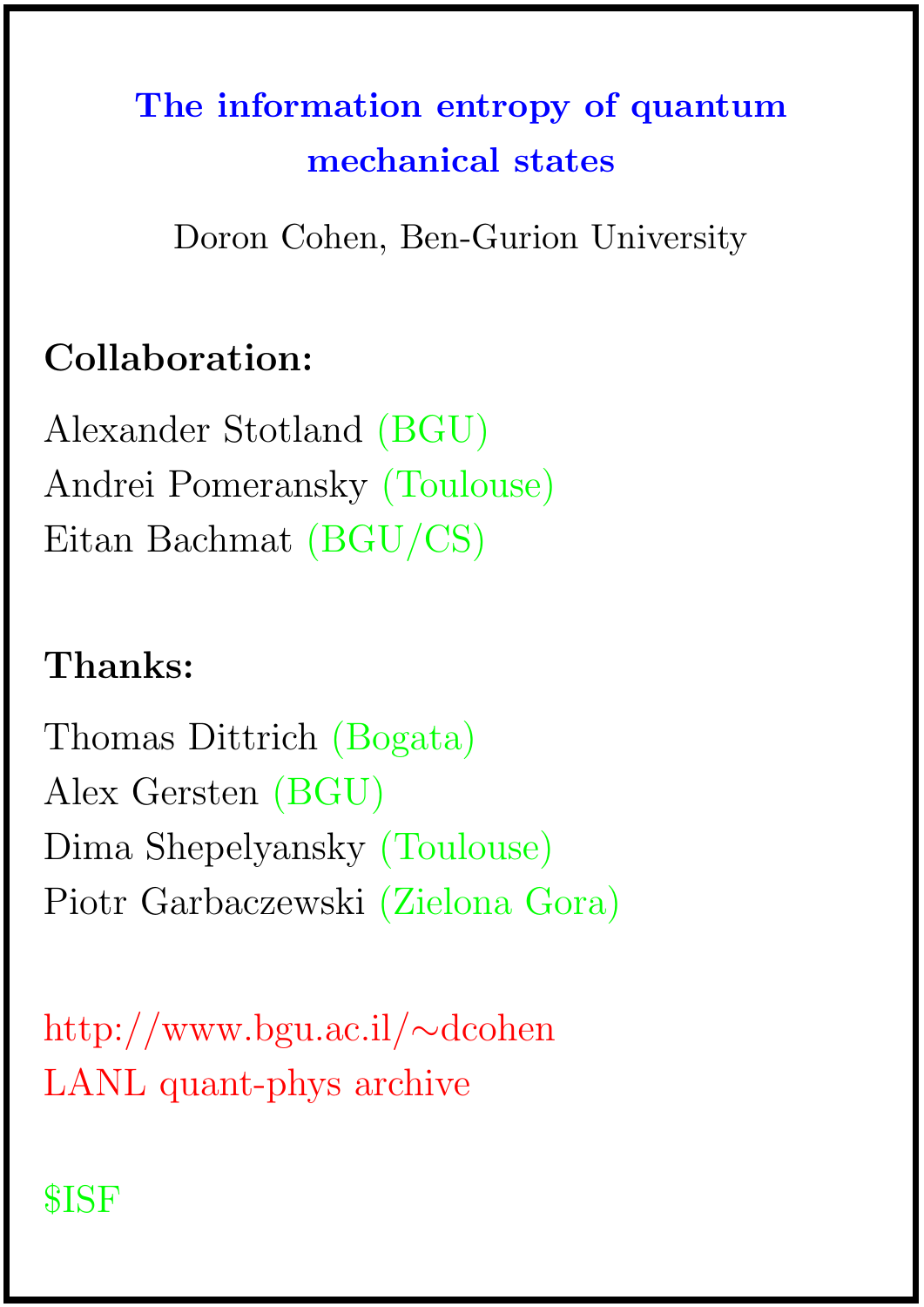#### **Motivation**

How do I teach statistical mechanics...

(1) Thermal equilibrium  $\sim$  canonical state  $p_r =$ 1 Z  $e^{-\beta E_r}$ 

(2) Deriving expression for  $dQ$ .

(3) Looking for an integration factor...

$$
T = 1/\beta
$$

(4) Defining entropy function

$$
dQ = TdS
$$

(5) Writing the derived expression as

$$
S=-\sum_{r}p_{r}\ln(p_{r})
$$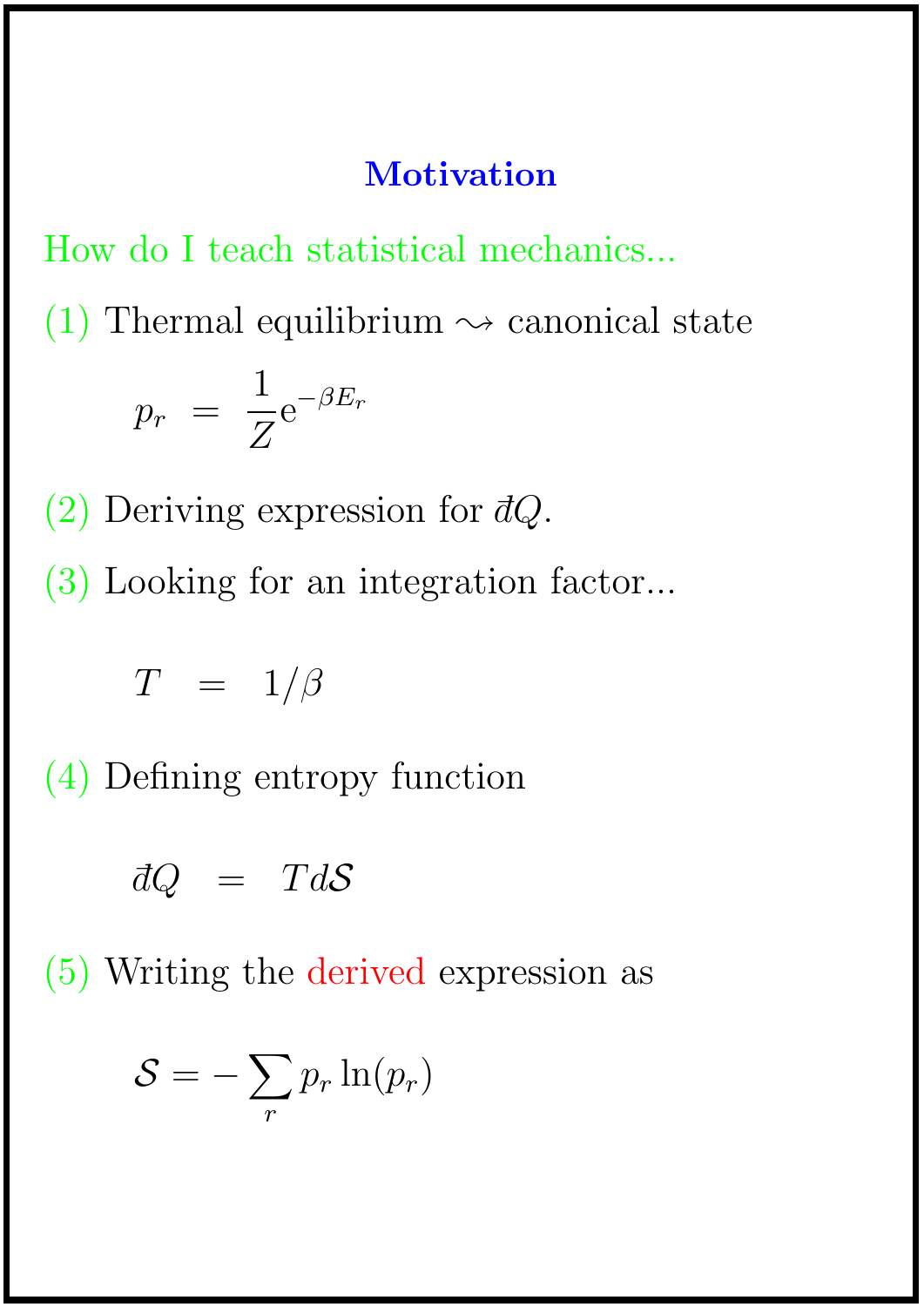Information theory point of view Shannon:

#### $\mathcal{S}=-\sum$  $\frac{1}{r}$  $P_r \ln(P_r)$

- What is the lable  $r$ ?
- r labels the possible outputs.
- It is the energy in the themodynamic application.

Central observation:

One has to define the measurement setup.

How this is done?

classically - partitioning of phase space into cells. quantum mechanically - choice of basis.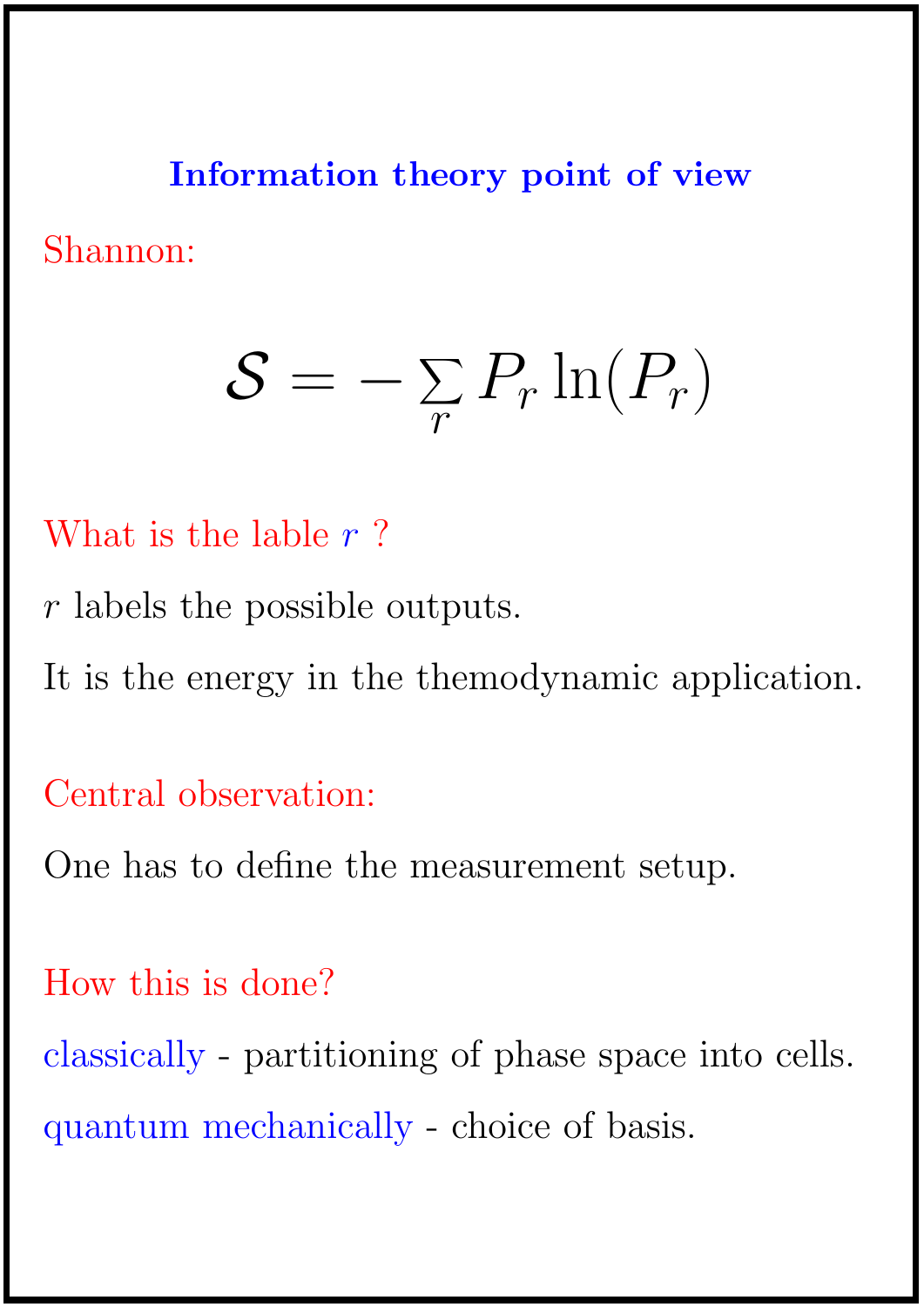### Classical definition of entropy

Classical state

(given partitioning  $\mathcal A$  of phase space):

 $\rho \rightarrow (P_1, P_2, P_3, ..., P_N)$ 

Shannon formula:

$$
S[\rho|\mathcal{A}] = -\sum_a P_a \ln(P_a)
$$

Classical pure state:

 $S=0$ 

Classical mixture of *n* states:

$$
S = \ln(n)
$$

Maximally mixed state:

 $S = \ln(N)$ 

Note: Chaos  $\sim$  growth of entropy with time until ergodization. This assumes a partitioning  $A$  that does not commute with  $\mathcal{H}$ .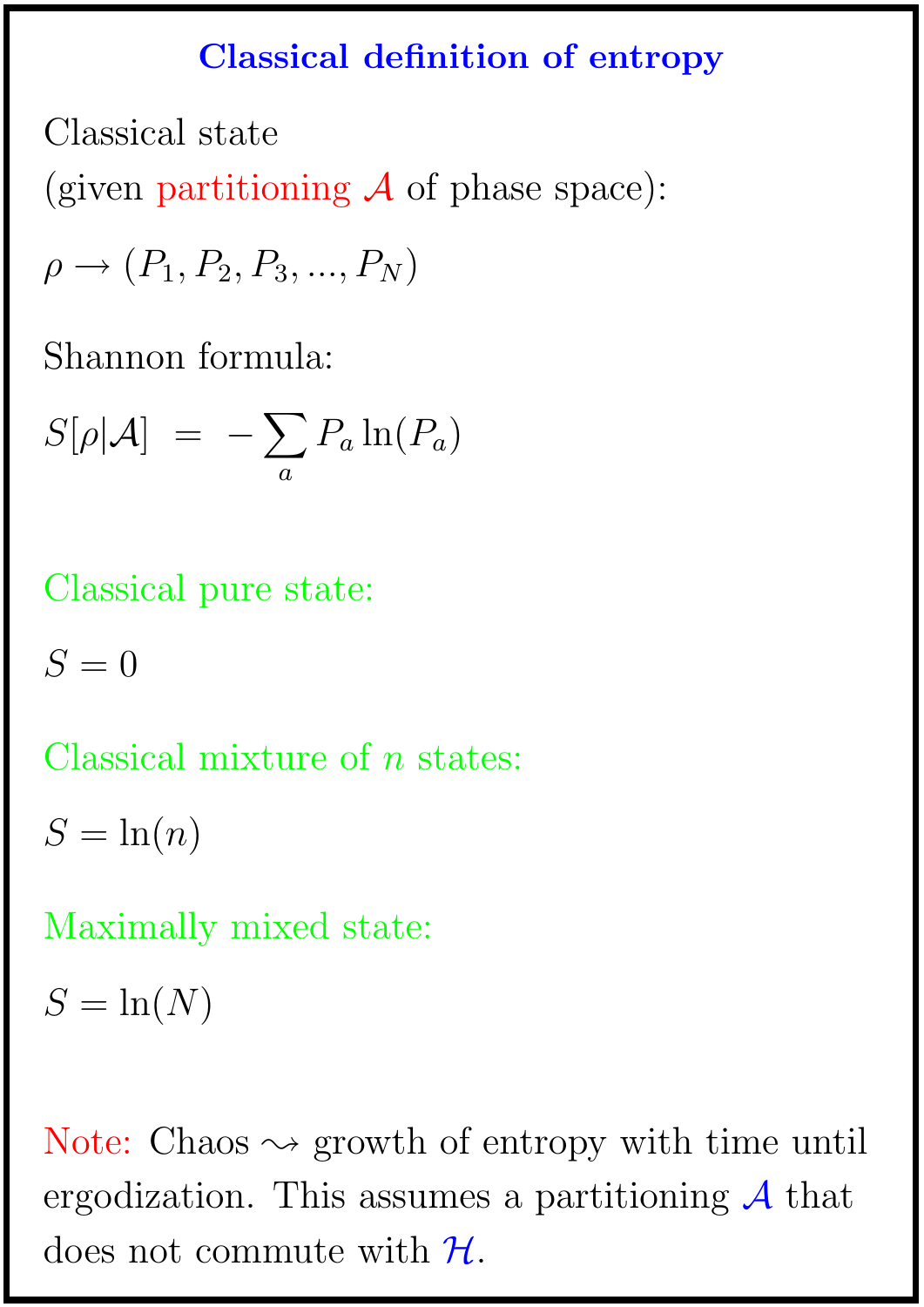#### Quantal definition of entropy

Quantum mechanical state:

 $\rho \rightarrow$  probability matrix  $(N \times N)$ 

Assume basis A for measurement.

Maximally mixed state:

 $S[\rho|\mathcal{A}] = \ln(N)$ 

#### General state:

$$
S[\rho|\mathcal{A}] = -\sum_{a} P_a \ln(P_a)
$$

where  $P_a = \langle a|\rho|a\rangle$ 

Minimum entropy  $\sim$  von Neumann

$$
S_{\rm H}[\rho] = -\sum_{r} p_r \ln(p_r) = -\text{trace}(\rho \ln(\rho))
$$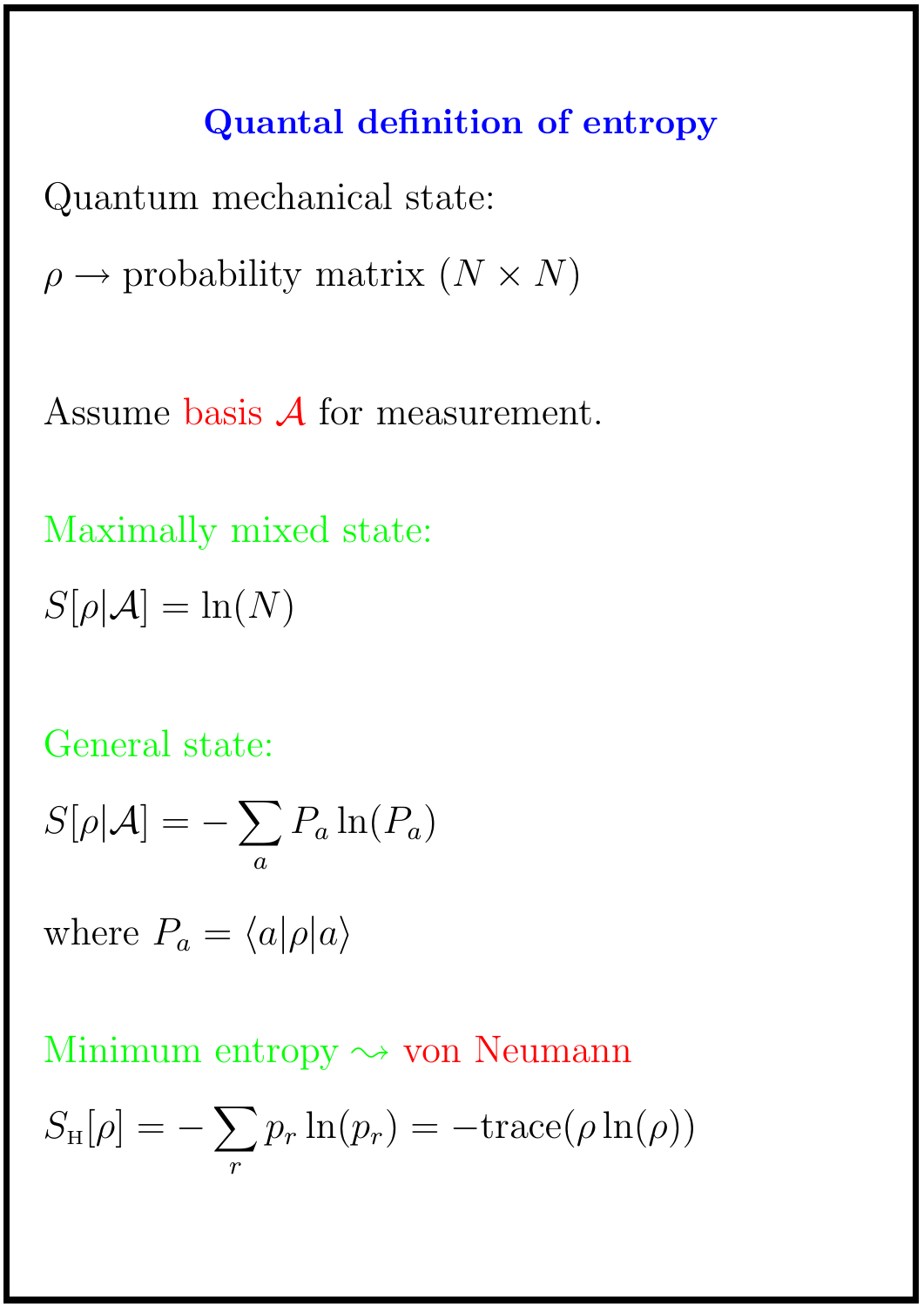Quantal definition of absolute entropy

$$
S[\rho] = \overline{S[\rho|\mathcal{A}]} = S_0(N) + F(p_1, p_2, ...)
$$

Reasoning:

$$
S_{\text{total}} = S[\mathcal{A}] + \sum_{\mathcal{A}} P(\mathcal{A}) S[\rho | \mathcal{A}]
$$

 $S_0(N)$  is the minimum uncertainty entropy (related to the entropic uncertainty of Deutsch).

Excess statistical entropy:

$$
S_{\mathcal{F}}[\rho] = S[\rho] - S_0(N) = F(p_1, p_2, ...)
$$

It is a measure for lack of purity.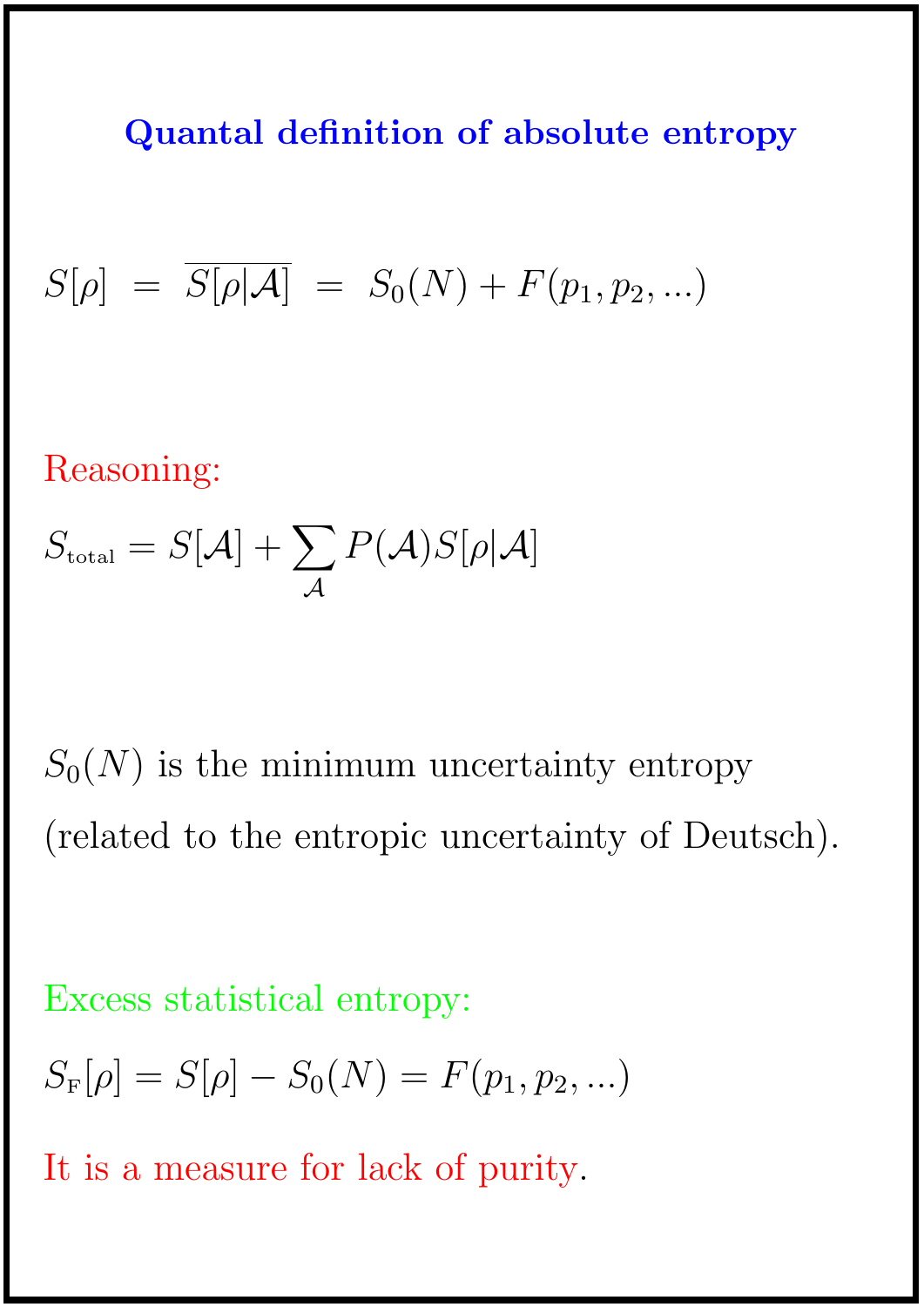#### Derivation - part one

$$
f(s) = -s \ln(s)
$$

$$
S = \frac{\sum_{a} f\left(\sum_{r} p_{r} |\langle r|a \rangle|^{2}\right)}{\sum_{s} f\left(\sum_{r} p_{r} |\langle r|U|s \rangle|^{2}\right)} U
$$
  

$$
= N f\left(\sum_{r} p_{r} |\langle r|V|s \rangle|^{2}\right)^{\Psi}
$$
  

$$
= N f\left(\sum_{r} p_{r}(x_{r}^{2} + y_{r}^{2})\right)^{\text{sphere}}
$$
  

$$
= N \int_{0}^{\infty} f(s) P(s) ds
$$

$$
s = \sum_{r} p_r |\Psi_r|^2 = \sum_{r=1}^{N} p_r (x_r^2 + y_r^2)
$$

We have to find  $P(s)$ , and do the integral...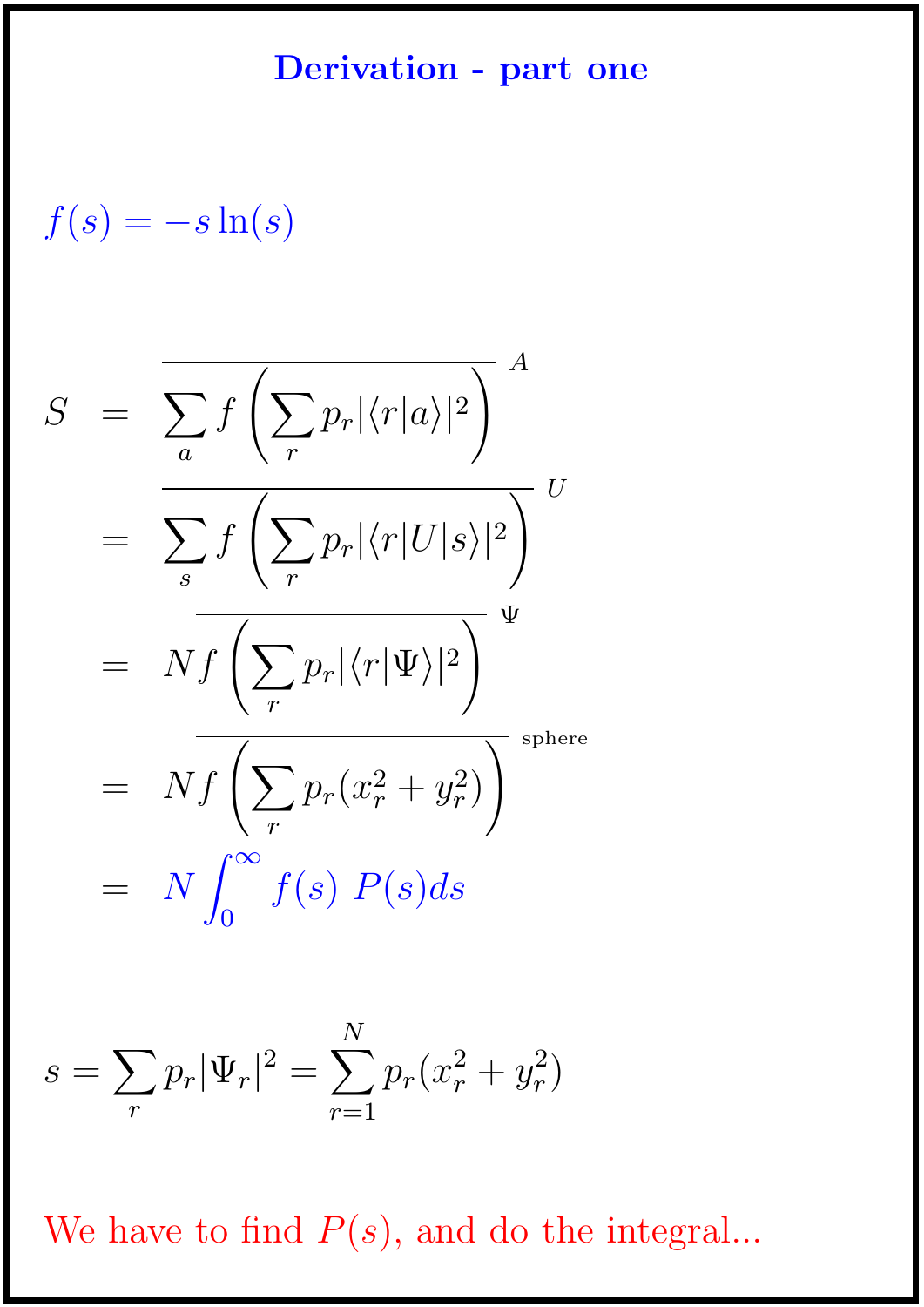## Derivation - part 2

$$
P(s) = \left\langle \delta(s - \sum_{r} p_r (x_r^2 + y_r^2)) \right\rangle_{\text{sphere}}
$$

$$
= (N-1)! \int_0^{\infty} ds_1 \dots ds_N \ \delta(1 - \sum_r s_r) \delta(s - \sum_r p_r s_r)
$$
  
\n
$$
= (N-1)! \int_0^{\infty} \dots \int \frac{d\omega d\nu}{(2\pi)^2} e^{(1 - \sum_r s_r)(i\nu + 0) + i(s - \sum_r p_r s_r)\omega}
$$
  
\n
$$
= (N-1)! \int \frac{d\omega d\nu}{(2\pi)^2} e^{i\nu + i\omega s} \prod_r \frac{1}{i\omega p_r + i\nu + 0}
$$
  
\n
$$
= \int \frac{d\omega}{2\pi} \frac{(N-1)!}{(i\omega)^{N-1}} \sum_r e^{i\omega(s - p_r)} \prod_{r'(\neq r)} \frac{1}{p_{r'} - p_r}
$$
  
\n
$$
= (N-1) \sum_{(p_r > s)} \left[ \prod_{r'(\neq r)} \frac{1}{p_r - p_{r'}} \right] (p_r - s)^{N-2}
$$

$$
\int_0^p (p-s)^{N-2} s \ln(s) ds = \frac{p^N}{N(N-1)} \left[ \ln(p) - \sum_{k=2}^n \frac{1}{k} \right]
$$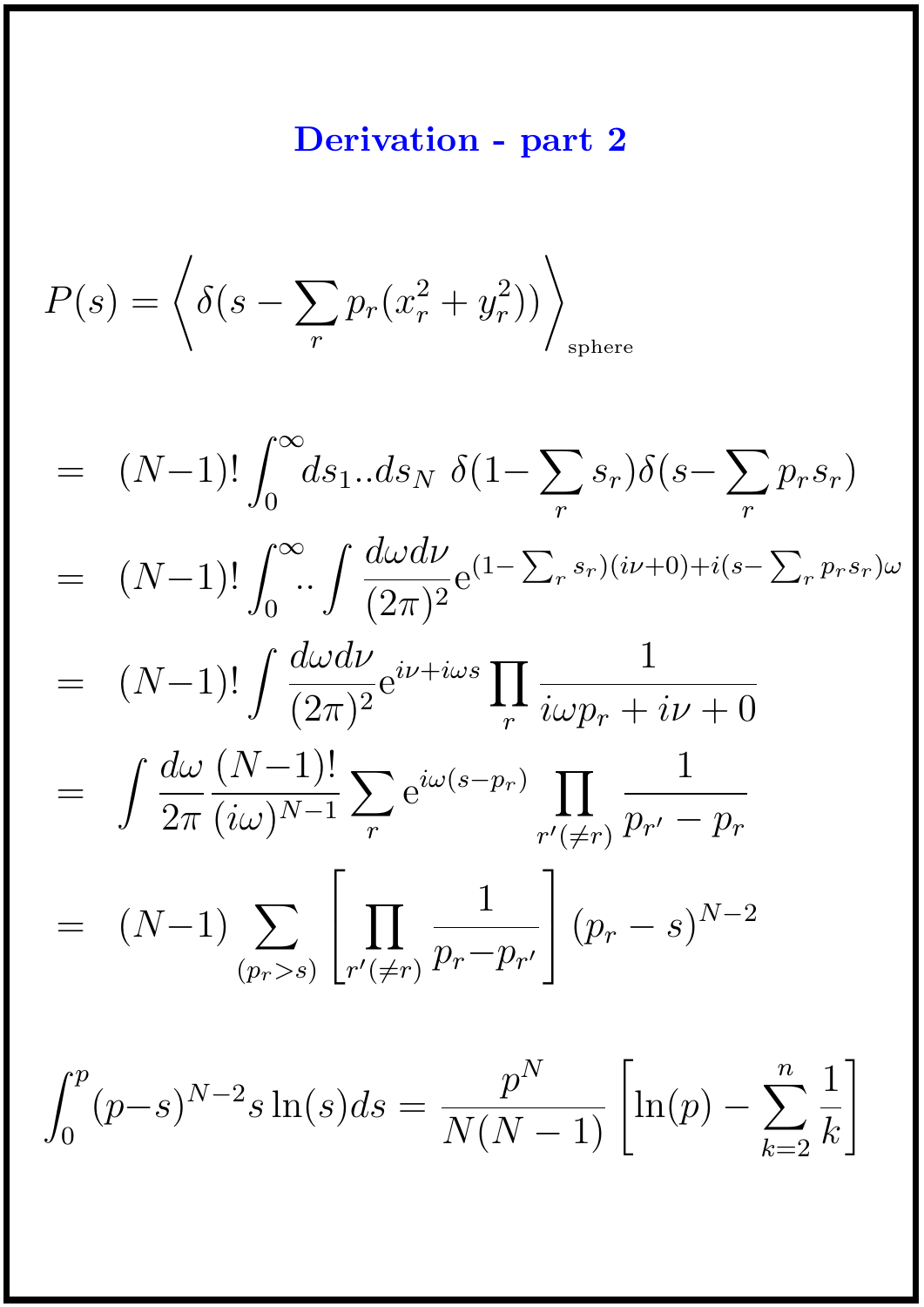## Calculation for pure state

$$
P(s) = (N-1)(1-s)^{N-2}
$$

$$
S_0(N) = \sum_{k=2}^{N} \frac{1}{k} \approx \ln(N) - (1 - \gamma) + \frac{1}{2N}
$$

 $S_{\rm F}[\rho]$  < 1 –  $\gamma$ 

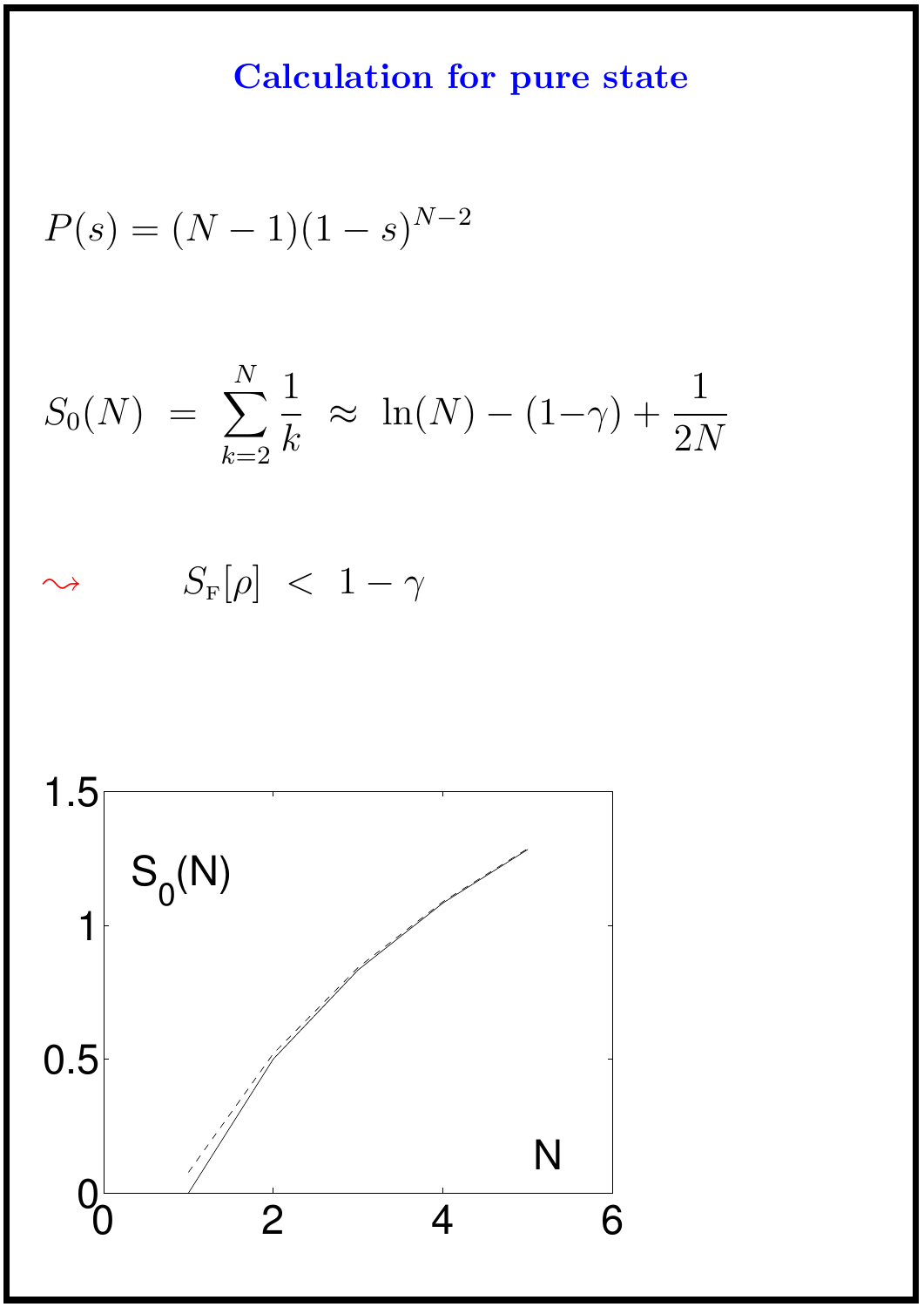#### Calculation for mixed state

$$
P(s) = (N-1) \sum_{(p_r > s)} \left[ \prod_{r'(\neq r)} \frac{1}{p_r - p_{r'}} \right] (p_r - s)^{N-2}
$$

$$
S_{\rm F}[\rho] = -\sum_r \left[ \prod_{r'(\neq r)} \frac{p_r}{p_r - p_{r'}} \right] p_r \ln(p_r)
$$

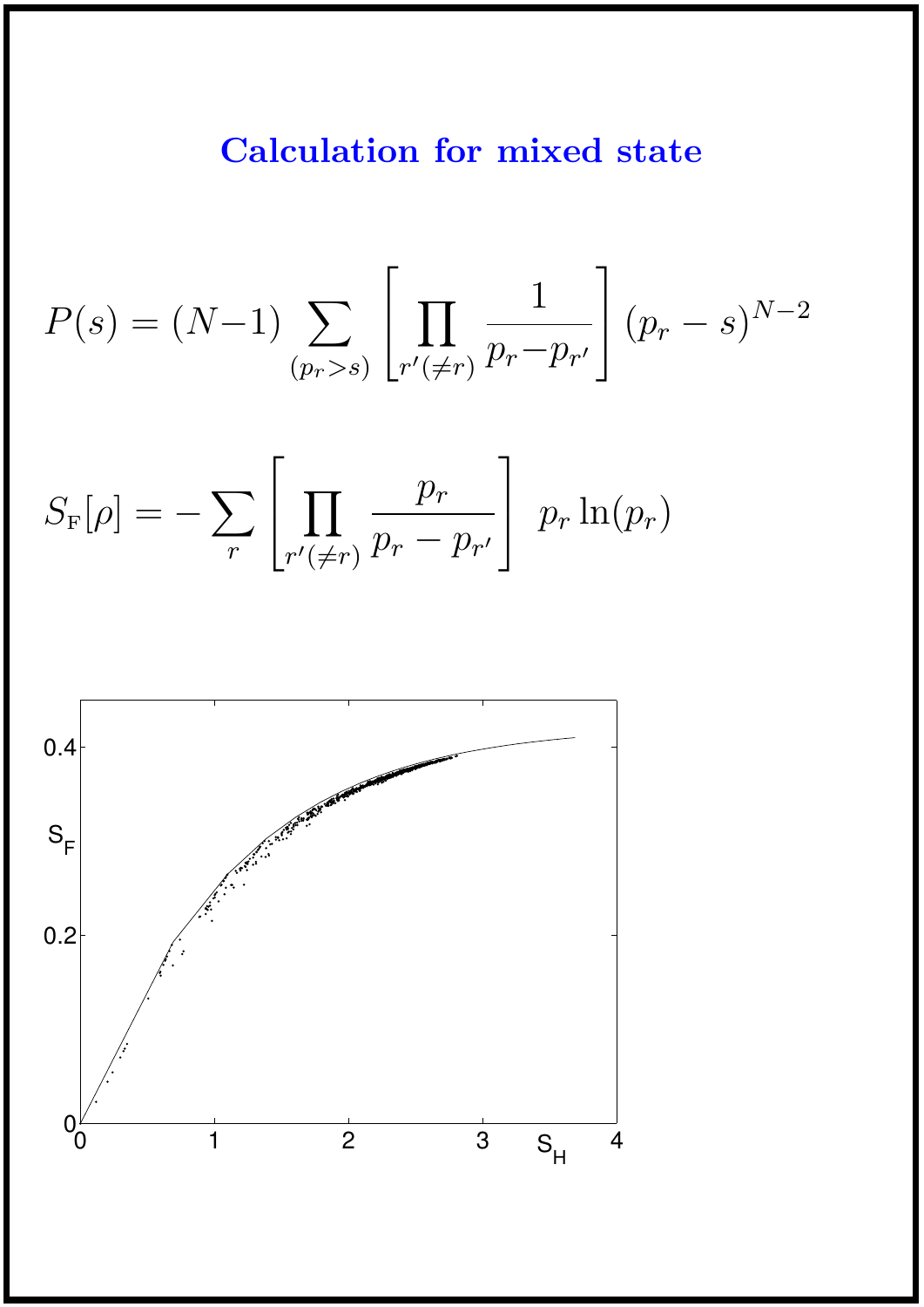#### Special cases

For a mixture of two states we get:

$$
S_{\rm F}[\rho] = -\frac{1}{p_1 - p_2} (p_1^2 \ln(p_1) - p_2^2 \ln(p_2))
$$

For a uniform mixture of  $n$  states we get:

$$
S_{\rm F}[\rho] = \ln(n) - \sum_{k=2}^{n} \frac{1}{k}
$$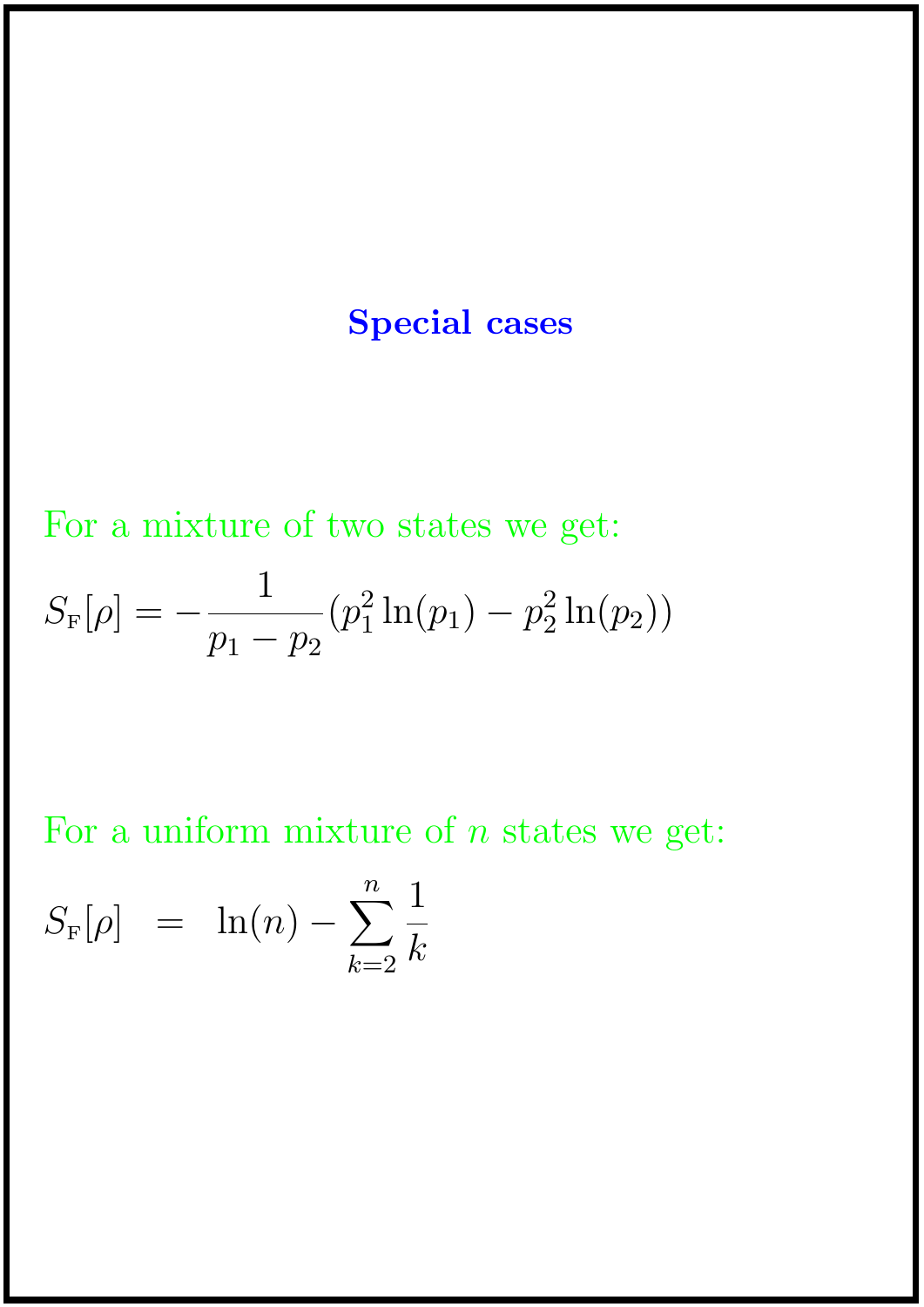#### **Inequalities**

Entropy of a subsystem:

 $S[\sigma] < S[\rho]$ 

System composed of two independent subsystems:

 $S[\rho|\mathcal{A}\otimes\mathcal{B}] = S[\sigma_{A}|\mathcal{A}] + S[\sigma_{B}|\mathcal{B}]$ 

Hence

 $S[\rho] \geq S[\sigma_A] + S[\sigma_B]$ 

A particular case is:

 $S_0(NM) > S_0(N) + S_0(M)$ 

On the other hand (generalization):

 $S_{\rm F}[\rho] \leq S_{\rm F}[\sigma_{\rm A}] + S_{\rm F}[\sigma_{\rm B}]$ 

As in the case with von-Neumann:

 $S_{\rm H}[\rho] \leq S_{\rm H}[\sigma_{\rm A}] + S_{\rm H}[\sigma_{\rm B}]$